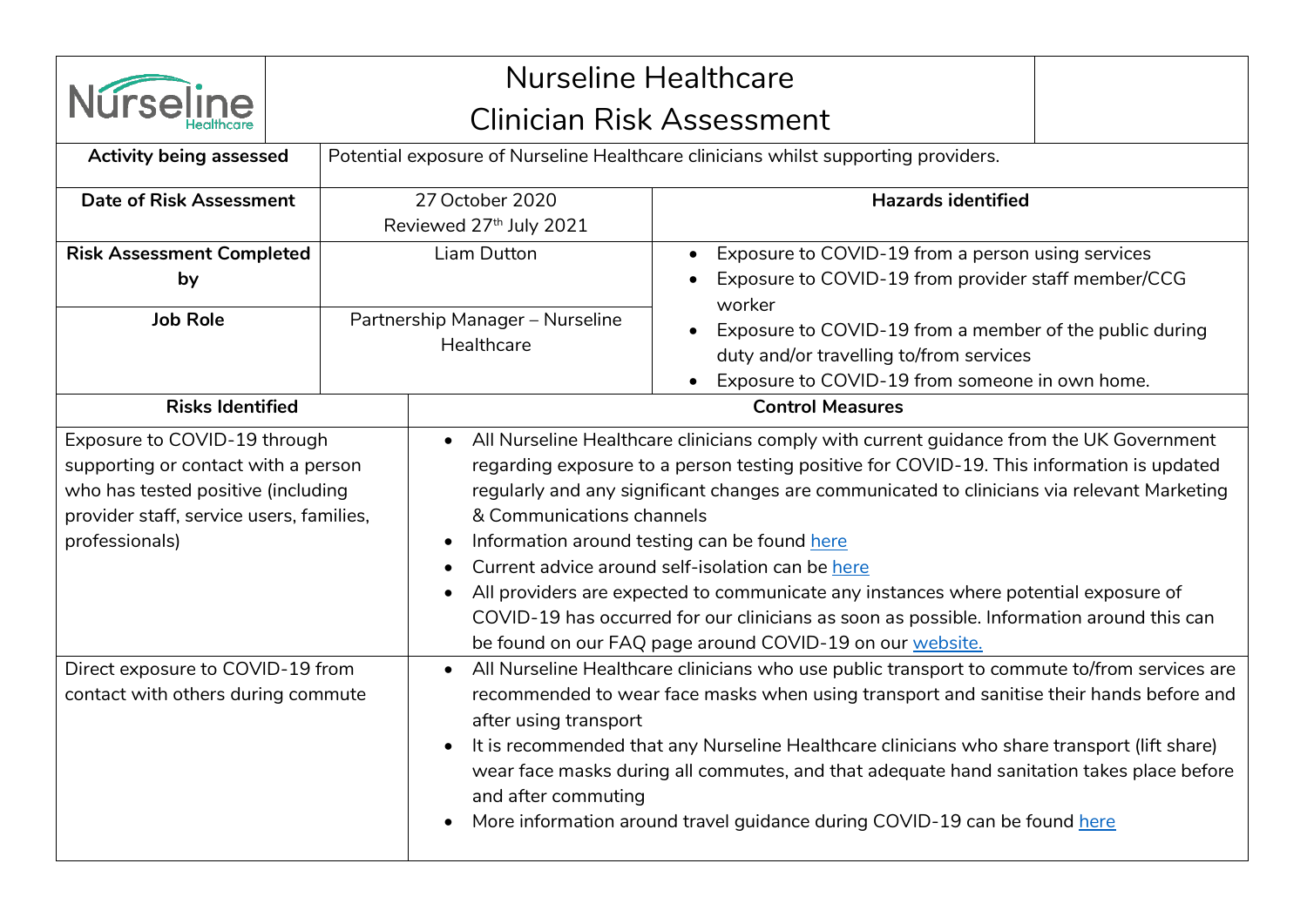|                                                                                                                                                                                                      | All Nurseline Healthcare clinicians are recommended to wear fresh clothing for each shift.<br>Additionally, it is expected that clothing worn where potential or direct contact with a person<br>potentially positive for COVID-19 is washed as soon as practicable on a 90°c (or equivalent)<br>wash, separately from other clothing/washing.                                                                                                                                                                                                |
|------------------------------------------------------------------------------------------------------------------------------------------------------------------------------------------------------|-----------------------------------------------------------------------------------------------------------------------------------------------------------------------------------------------------------------------------------------------------------------------------------------------------------------------------------------------------------------------------------------------------------------------------------------------------------------------------------------------------------------------------------------------|
| Indirect exposure to COVID-19 through<br>any part of duties                                                                                                                                          | Wherever possible, mandatory and additional training is held online<br>$\bullet$<br>All face to face training has continued to include adequate social distancing measures and<br>the use of full PPE (face masks, gloves, aprons) where social distancing cannot be observed<br>All Nurseline Healthcare offices are now open to all visitors and clinicians, although<br>temperature checks and social distancing measures remain in place.                                                                                                 |
| Staff who have worked in a service and<br>have been exposed to the virus and<br>have continued to work at that service<br>until their test results have returned but<br>are unable to work elsewhere | Nurseline Healthcare are continuously monitoring COVID-19 in all services, and operate a<br>system similar to Test & Trace. Should a clinician be potentially exposed to the virus through<br>someone who tests positive, they self-isolate in line with current guidance. All other<br>clinicians and services the clinician has been to since the potential exposure are contacted to<br>ensure self-isolation and testing can occur in these places. This process would also occur if a<br>clinician themselves test positive for COVID-19 |
| Clinicians to be part of the testing<br>process if they are block booked at the<br>service or work there on a regular basis<br>Inadeuqate information sharing with<br>clinicians                     | Our Placement Team support all our clinicians by keeping in regular contact to performing<br>well-being checks and reviewing current placements, including a dedicated Clinician Care<br>team<br>Our Marketing and Communications team provide updates to all areas of the Family,<br>$\bullet$<br>including changes to COVID-19 guidance, policy updates etc<br>The Senior Leadership Team meet to regularly review current strategies, flag any issues and<br>$\bullet$<br>identify meaningful outcomes relating to COVID-19.               |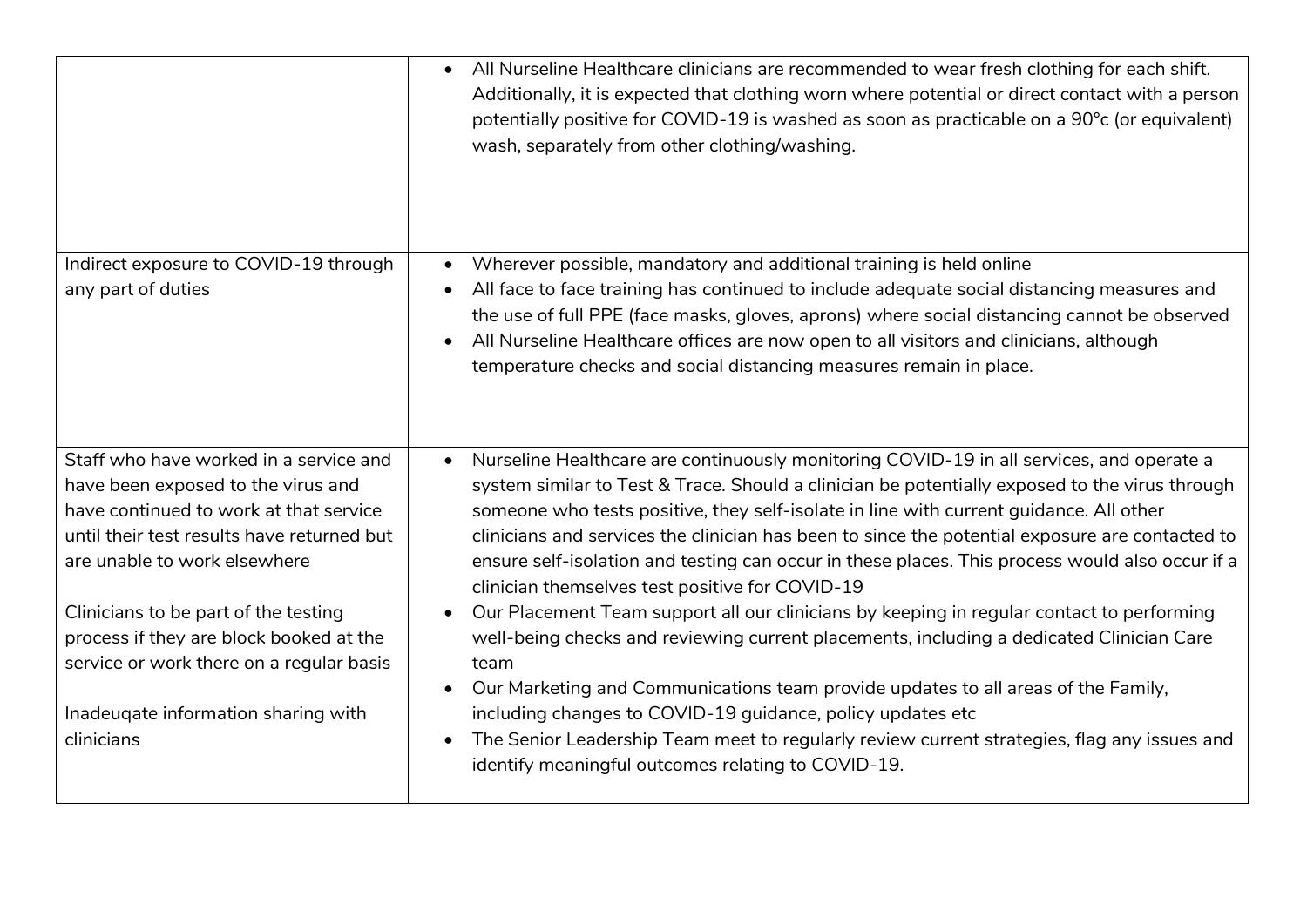| Failure of provider to support adequate<br>COVID-19 prevention/reduction<br>methods within services | As a staffing solutions partner, all clinicians allocated to services are supported by us with<br>$\bullet$<br>their recruitment, compliance, training and performance. Once a clinician enters a service for<br>an allocated shift, they are classed as a temporary worker within that service, and as such<br>they must comply with all risk assessments, guidelines and procedures set out by the service<br>applicable to all staff, whether permanent or temporary. This means that all COVID-19<br>related guidelines, risk assessments and control measures set out by the provider must also<br>cover any Nurseline Healthcare clinicians supporting any services operated by them<br>Where it has been identified by any member of the Nurseline Healthcare Family that<br>$\bullet$<br>adequate control measures have not been put in place by a provider, we will actively work |
|-----------------------------------------------------------------------------------------------------|--------------------------------------------------------------------------------------------------------------------------------------------------------------------------------------------------------------------------------------------------------------------------------------------------------------------------------------------------------------------------------------------------------------------------------------------------------------------------------------------------------------------------------------------------------------------------------------------------------------------------------------------------------------------------------------------------------------------------------------------------------------------------------------------------------------------------------------------------------------------------------------------|
|                                                                                                     | with the provider to offer any support or guidance to ensure the ongoing safety of all<br>wherever possible. Nurseline Healthcare reserve the right to cease support with immediate<br>effect (including the cancellation of any pre-booked and longer-term bookings) until<br>evidence can be obtained that adequate control measures have been implemented.                                                                                                                                                                                                                                                                                                                                                                                                                                                                                                                              |
| Implementation of lockdown measures<br>within local/regional area                                   | Due to the ever-changing guidelines in response to the ongoing situation, there is a<br>$\bullet$<br>possibility of lockdown measures being implemented at any time on a local, regional or even<br>national level<br>Nurseline Healthcare regularly monitor the COVID-19 situation in all operational areas<br>$\bullet$<br>(including lockdown coverage)<br>Where a lockdown is implemented, strategies will be employed to support clinicians to<br>$\bullet$<br>access services in their local area (where not already arranged through our clinician pools -<br>see below) and in line with guidance around essential worker allowances<br>Information around COVID-19 movement restrictions can be found here:<br>$\bullet$<br>https://www.gov.uk/guidance/local-covid-alert-levels-what-you-need-to-know and<br>https://www.gov.uk/find-coronavirus-local-restrictions              |